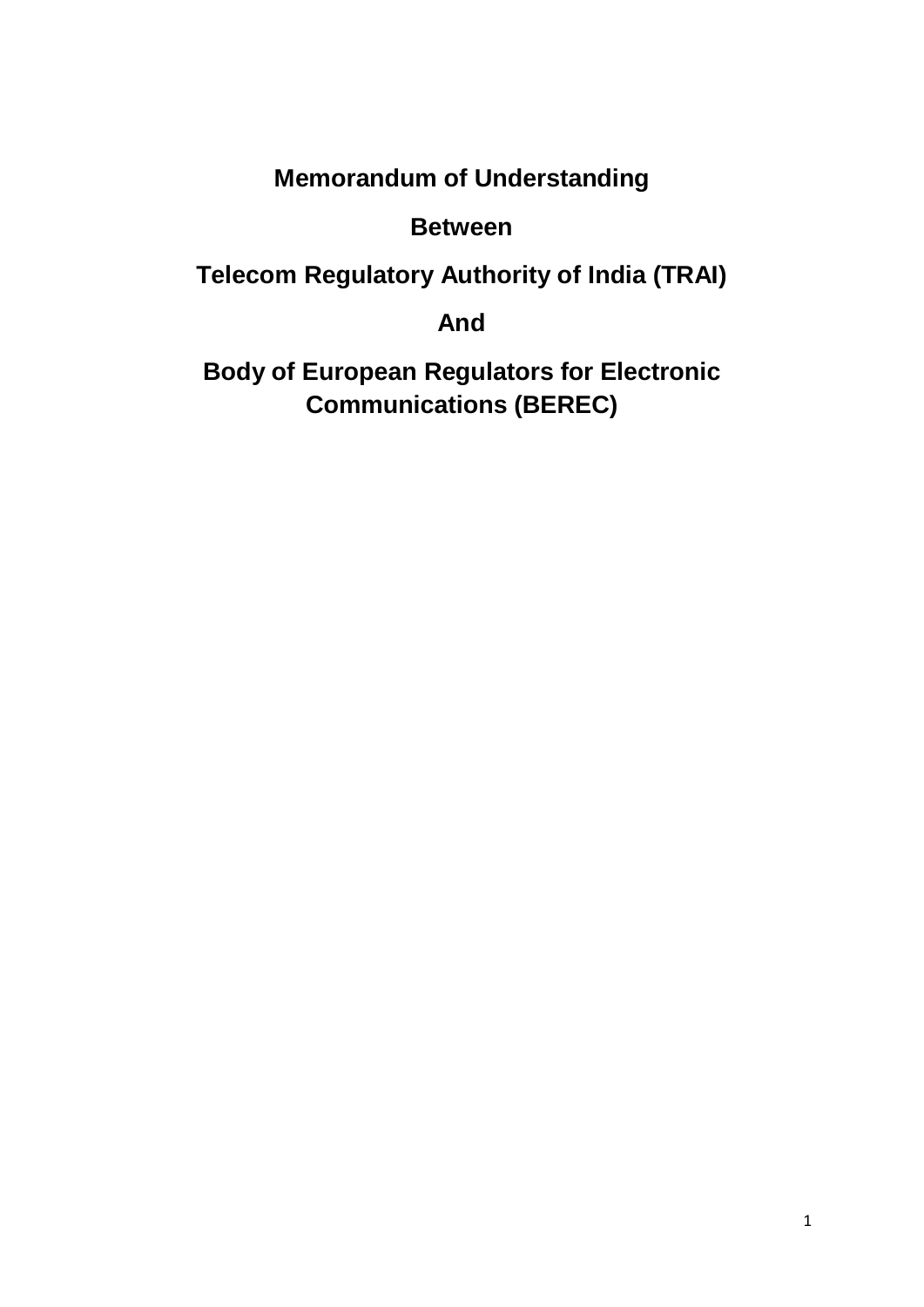## **Memorandum of Understanding**

# **Telecom Regulatory Authority of India (TRAI)**

## **And**

# **Body of European Regulators for Electronic Communications (BEREC)**

**WHEREAS**, WHEREAS, the Telecom Regulatory Authority of India (hereinafter referred to as "TRAI"), with headquarters at Mahanagar Doorsanchar Bhawan, Jawahar Lal Nehru Marg (Old Minto Road), New Delhi is an Indian independent government agency serving as the national regulator for Telecommunications& Broadcasting Sectors in India.

**WHEREAS**, the Body of European Regulators for Electronic Communications (hereinafter referred to as "BEREC"), supported by the Agency for Support for BEREC (BEREC Office) located at Z.A. Meierovica Bulv. 14, 2nd Floor, Riga LV-1050, LATVIA, is an independent EU body composed of the National Regulatory Authorities for the electronic communications sector from the Member States and the European Commission(the Commission), to which participation is open to European Economic Area States and third countries, in particular candidate countries, which facilitates the consistent application of the electronic communication framework throughout the European Union;

**WHEREAS**, both TRAI and BEREC (each referred to individually as "party" and collectively as "parties") have an interest in effective electronic communications regulation that promotes competitive markets, technological innovation, and value for consumers;

**WHEREAS**, both TRAI and BEREC have previously entered into a Memorandum of Understanding (hereinafter referred to as "MOU") in 2018 and hereby wish to state their intent to continue a cooperative relationship, as outlined in this MOU;

**THEREFORE**, TRAI and BEREC have reached the following understandings:

## **I. PURPOSE**

The goal of this MOU is to encourage a cooperative relationship between the parties that supports the parties' respective efforts to address current and future regulatory challenges in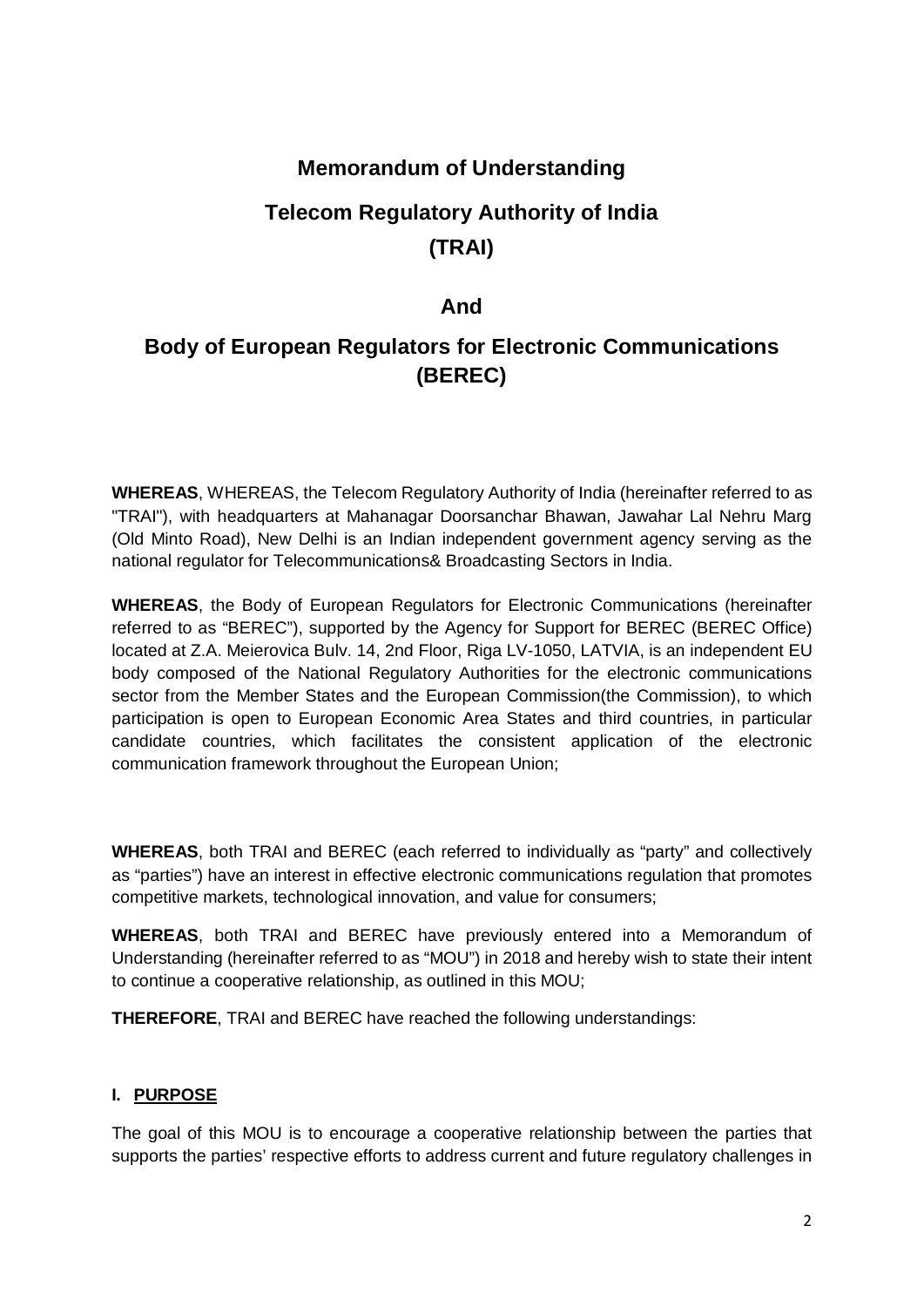both India and Europe, as well as to develop collegial working relationships between experts representing both parties.

Further, this MOU is intended to facilitate the possibility of additional tasks to be jointly agreed to be undertaken by the parties during the lifetime of this MOU and such tasks/projects shall be set out in separate non-legally binding documents agreed by the parties if and when they arise.

## **II. AREAS OF COOPERATION**

A. Cooperative Activities may include but are not limited to:

- TRAI BEREC annual meetings: strategic debate on common issues and agreement on any future collaboration;
- Joint working groups: Participation in meetings of working groups of BEREC and TRAI as may be deemed appropriate and upon invitation by the host for the purpose of closer collaboration and knowledge sharing;
- Information exchange (e.g. questionnaires, working papers, specific events, etc.).

Such activities may be concluded via electronic means or in-person meetings between representatives of both parties.

The parties intend to determine, by mutual arrangements, the way in which exchange of information on regulatory issues is to be addressed, and those issues or joint tasks, if and when undertaken, which may be more particularly described and set out in additional agreements between the parties. Said means of information exchange may include, but are not limited to, the creation of the *ad hoc* Joint working groups described in Annex I.

The relevant terms and conditions (including, without limitation, those relating to financial, legal and operational matters, as well as to the respective rights, roles and responsibilities of the parties, if any) concerning the Cooperative Activities will be set forth in one or more non-legally binding written agreements, project documents and/or other instruments negotiated, agreed to and signed separately by both of the parties following the execution of this MOU.

#### B. Regulatory Issues

The parties intend to determine, by mutual arrangements, the regulatory issues to be addressed through their cooperative relationship. Those issues may include, but are not limited, to the issues described in Annex II.

#### **III. MOU IMPLEMENTATION**

A. Responsibilities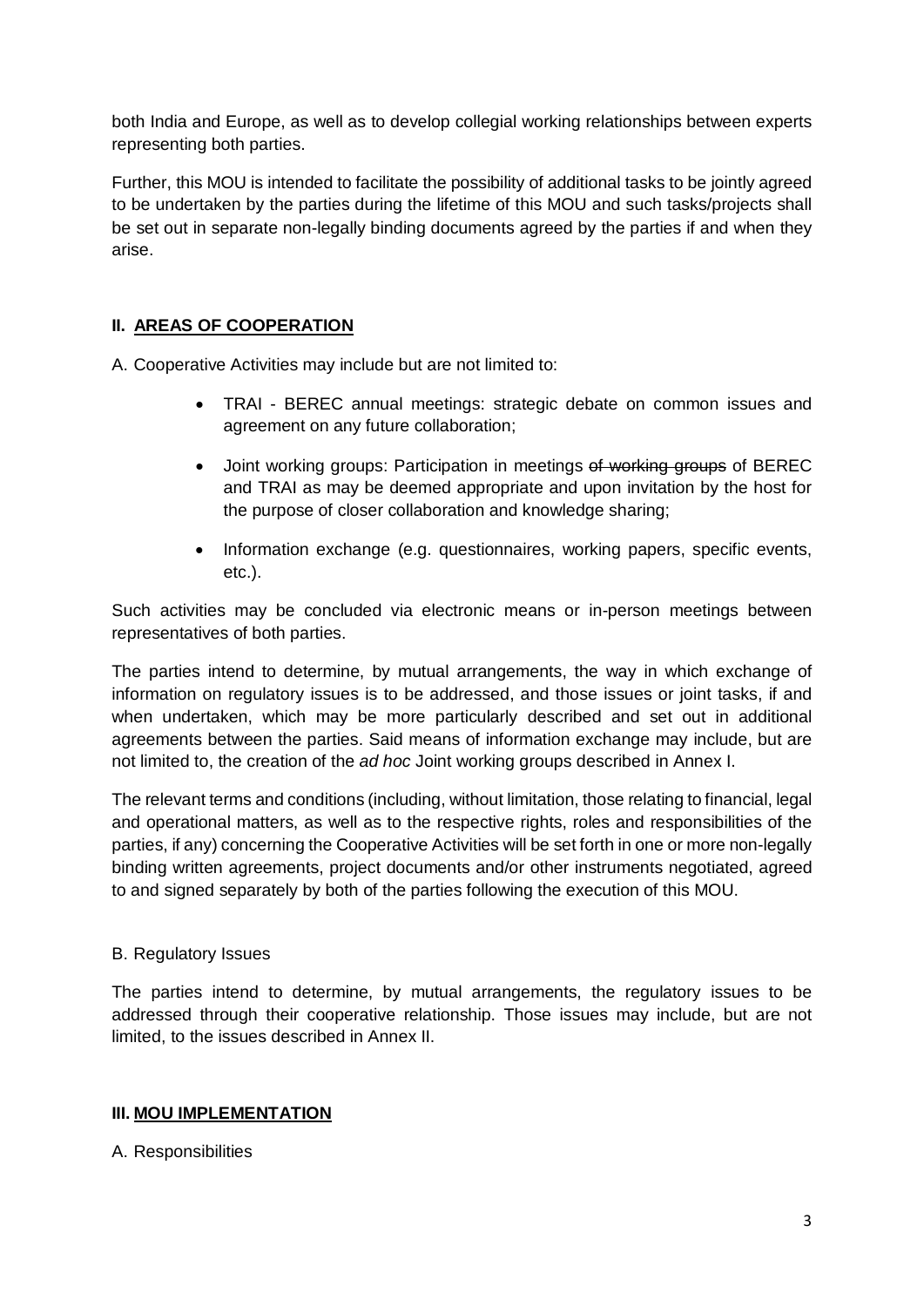The parties intend to make the necessary arrangements to ensure implementation of this MOU.

B. Communications

The parties intend to communicate regarding accomplishments related to this MOU.

C. Rules and Procedures

Each party intends to operate according to its respective rules and procedures.

#### **IV. COSTS**

The costs for each party resulting from the implementation of this MOU shall be borne by each one of them.

#### **V. GENERAL PROVISIONS**

A. Duration and modification

This MOU will become effective on the date of its signature by both parties' authorised representatives, and its provisions will remain applicable until this MOU is terminated in accordance with its terms.

This MOU may only be modified or supplemented pursuant to a written amendment mutually agreed to and signed by both of the parties. Any such amendment will be annexed to this MOU and will form an integral part hereof.

This MOU may be terminated by either party by providing written notice thereof to the other party at least thirty (30) days prior to the effective date of such termination.

B. Representation

For the purposes of communications or notices with respect to this MOU, both TRAI and BEREC will be represented by their sitting Chairs. Both participants may designate other focal points.

#### C. Legal Enforceability

This MOU is not intended to create legal and binding obligations for either party, but is a statement of the parties' intent to form a cooperative relationship.

#### **VI. SETTLEMENT OF DISPUTES**

Any dispute between the parties arising from this MOU will be resolved by amicable direct negotiations between the parties, or by any other means to which the parties mutually agree in writing.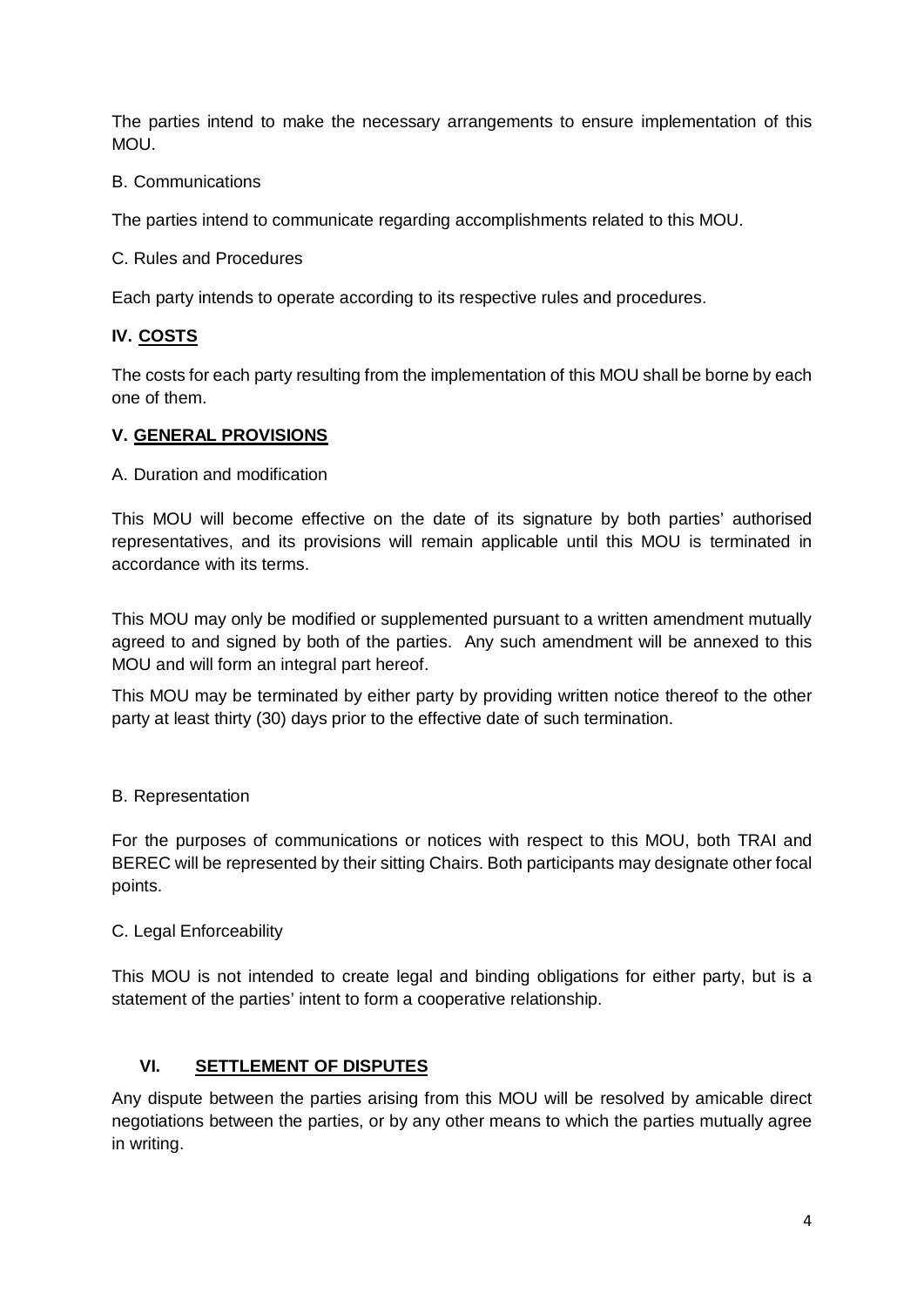#### **VII. SIGNATURES**

**IN WITNESS WHEREOF**, the parties have caused their duly authorized representatives to sign this MOU in three (3) originals in the English language, as of the date(s) set forth below.

| For the                                                                         |
|---------------------------------------------------------------------------------|
| The Body of European Regulators for<br><b>Electronic Communications (BEREC)</b> |
| Dan Sjoblom<br>Chairman                                                         |
|                                                                                 |
|                                                                                 |

**For the**

**Agency for Support for the Body of European Regulators for Electronic Communications (BEREC Office)**

| László Ignéczi  |
|-----------------|
| <b>Director</b> |
|                 |
|                 |
| Place:          |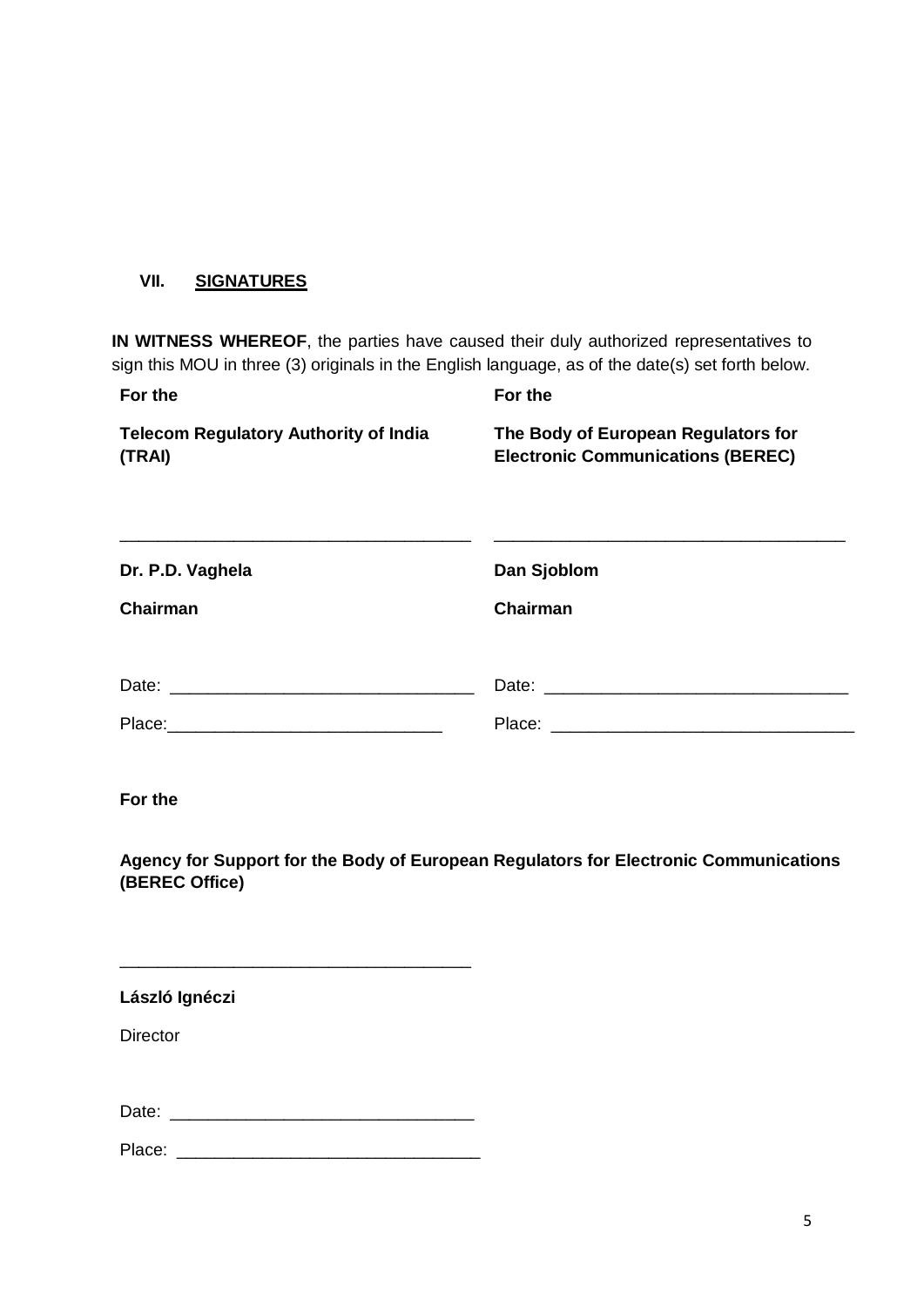### **ANNEX I**

Proposed Joint Working Groups and specific projects to be defined, including but not limited to:

- i. Working group on M2M/ loT**,**.
- ii. Working group on the Ecosystem of 5G Networks, including aspects related to the cybersecurity of 5G networks.